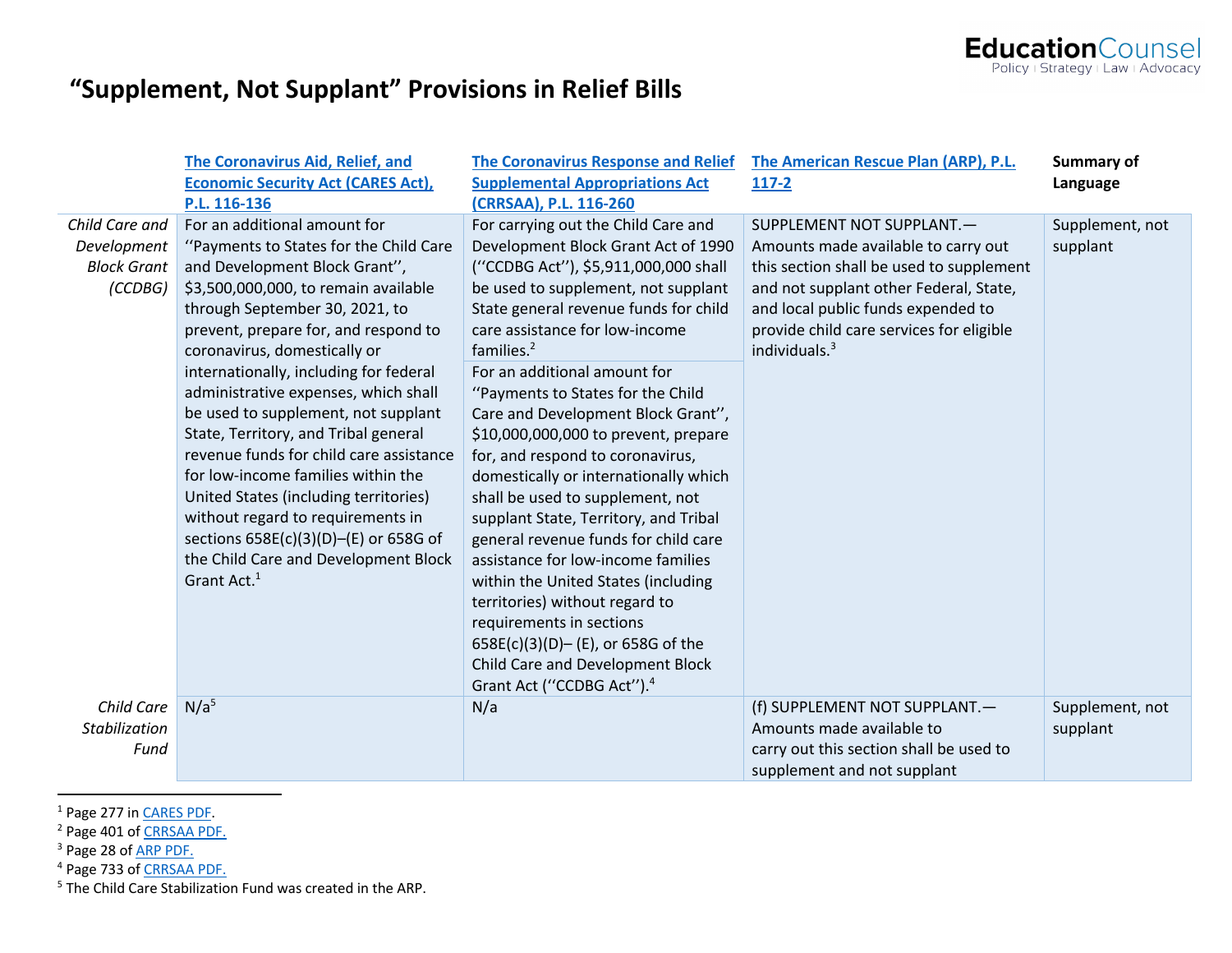#### **EducationCounsel**

Policy + Strategy + Law + Advocacy

|                       |                                         |                                         | other Federal, State, and local public<br>funds expended to provide<br>child care services for eligible<br>individuals. <sup>6</sup>                                                                                                                                                                                                      |                             |
|-----------------------|-----------------------------------------|-----------------------------------------|-------------------------------------------------------------------------------------------------------------------------------------------------------------------------------------------------------------------------------------------------------------------------------------------------------------------------------------------|-----------------------------|
| Medicaid              | $N/a^7$                                 | $N/a^8$                                 | SUPPLEMENT, NOT SUPPLANT.-The<br>State shall use the Federal funds<br>attributable to the increase under<br>subsection (a) to supplement, and not<br>supplant, the level of State funds<br>expended for home and community-<br>based services for eligible individuals<br>through programs in effect as of April 1,<br>2021. <sup>9</sup> | Supplement, not<br>supplant |
| Food and<br>Nutrition | $N/a^{10}$                              | N/a <sup>11</sup>                       | N/a <sup>12</sup>                                                                                                                                                                                                                                                                                                                         |                             |
| Service               |                                         |                                         |                                                                                                                                                                                                                                                                                                                                           |                             |
| programs              |                                         |                                         |                                                                                                                                                                                                                                                                                                                                           |                             |
|                       | MAINTENANCE OF EFFORT SEC.              | MAINTENANCE OF EFFORT SEC. 317.         | (a) STATE MAINTENANCE OF EFFORT.                                                                                                                                                                                                                                                                                                          | Maintenance of              |
| Education             | 18008. (a) A State's application for    | (a) At the time of award of funds to    | (1) IN GENERAL. - As a condition of                                                                                                                                                                                                                                                                                                       | effort provision            |
| <b>Stabilization</b>  | funds to carry out sections 18002 or    | carry out sections 312 or 313 of this   | receiving funds under section 2001, a                                                                                                                                                                                                                                                                                                     |                             |
| Fund (K-12)           | 18003 of this title shall include       | title, a State shall provide assurances | State shall maintain support for                                                                                                                                                                                                                                                                                                          |                             |
|                       | assurances that the State will maintain | that such State will maintain support   | elementary and secondary education,                                                                                                                                                                                                                                                                                                       |                             |
|                       | support for elementary and secondary    | for elementary and secondary            | and for higher education (which shall                                                                                                                                                                                                                                                                                                     |                             |
|                       | education, and State support for        | education, and for higher education     | include State funding to institutions of                                                                                                                                                                                                                                                                                                  |                             |
|                       | higher education (which shall include   | (which shall include State funding to   | higher education and State need-based                                                                                                                                                                                                                                                                                                     |                             |
|                       | State funding to institutions of higher | institutions of higher education and    | financial aid, and shall not include                                                                                                                                                                                                                                                                                                      |                             |
|                       | education and state need-based          | state need-based financial aid, and     | support for capital projects or for                                                                                                                                                                                                                                                                                                       |                             |
|                       | financial aid, and shall not include    | shall not include support for capital   | research and development or tuition                                                                                                                                                                                                                                                                                                       |                             |
|                       | support for capital projects or for     | projects or for research and            | and fees paid by students), in each of                                                                                                                                                                                                                                                                                                    |                             |
|                       | research and development or tuition     | development or tuition and fees paid    | fiscal years 2022 and 2023 at least at the                                                                                                                                                                                                                                                                                                |                             |

<sup>6</sup> Page 31 of ARP PDF.

<sup>&</sup>lt;sup>7</sup> I didn't find any relevant language in Medicaid/public health provisions, which are p. 149-154 in CARES PDF.

<sup>&</sup>lt;sup>8</sup> I didn't find any relevant language in the Grants to States for Medicaid provisions, which are on p. 398 in CRRSAA PDF.

<sup>&</sup>lt;sup>9</sup> For Medicaid Home and Community-Based Services (unsure if relevant, but included just in case), on p. 213 of ARP PDF.

<sup>&</sup>lt;sup>10</sup> I didn't find any relevant language in Food and Nutrition Service provisions, which are p. 227-228 in CARES PDF.<br><sup>11</sup> I didn't find any relevant language in Nutrition provisions, which are on p. 911-922 in CRRSAA PDF

<sup>&</sup>lt;sup>12</sup> I didn't find any relevant language in Nutrition provisions, which are on p. 12-16 of **ARP PDF**.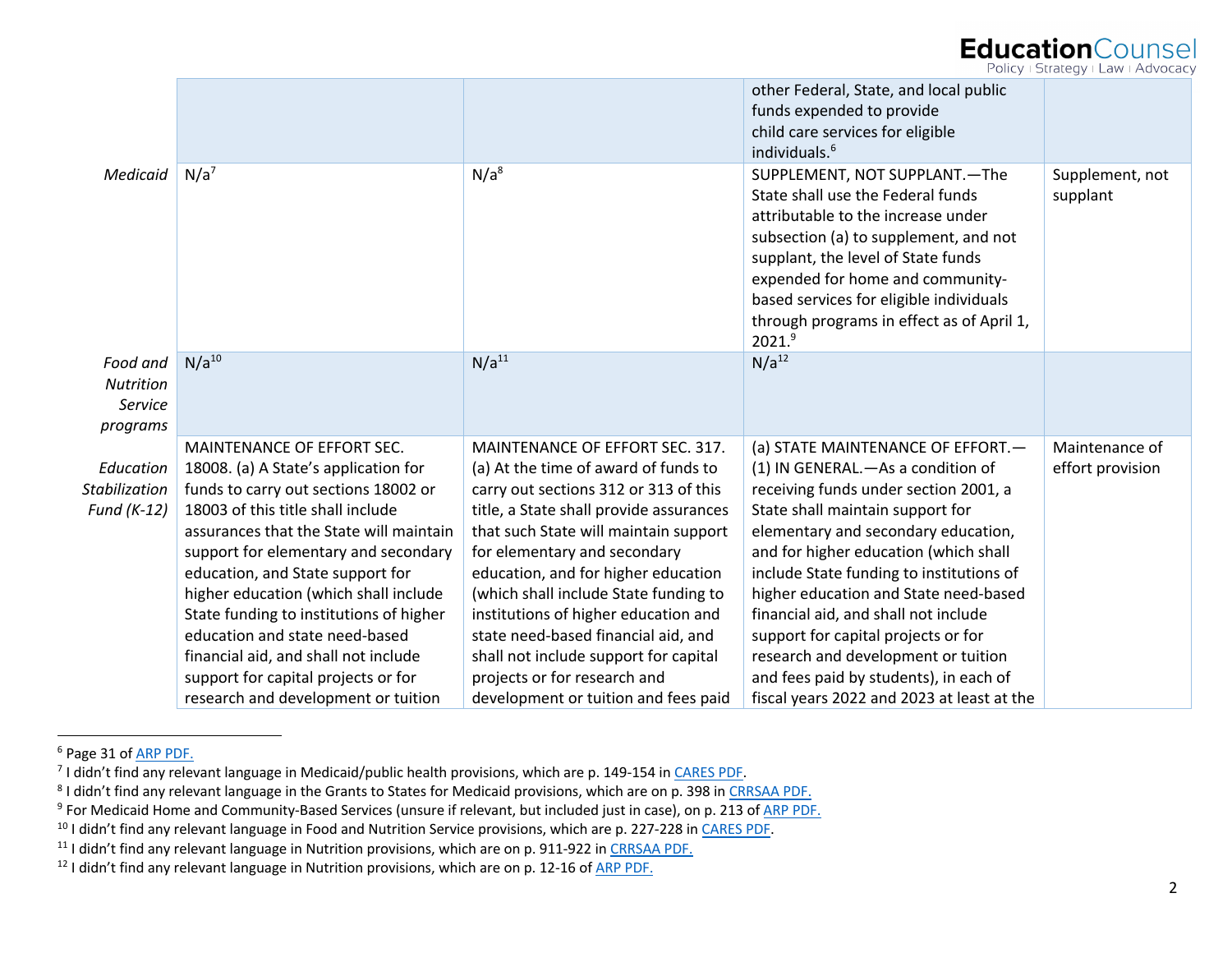## Education Counsel

|               | and fees paid by students) in fiscal<br>years 2020 and 2021 at least at the<br>levels of such support that is the<br>average of such State's support for<br>elementary and secondary education<br>and for higher education provided in<br>the 3 fiscal years preceding the date of | by students) in fiscal year 2022 at<br>least at the proportional levels of<br>such State's support for elementary<br>and secondary education and for<br>higher education relative to such<br>State's overall spending, averaged<br>over fiscal years 2017, 2018, and | proportional levels of such State's<br>support for elementary and secondary<br>education and for higher education<br>relative to such State's overall spending,<br>averaged over fiscal years 2017, 2018,<br>and 2019.<br>(2) WAIVER. - For the purpose of |                  |
|---------------|------------------------------------------------------------------------------------------------------------------------------------------------------------------------------------------------------------------------------------------------------------------------------------|----------------------------------------------------------------------------------------------------------------------------------------------------------------------------------------------------------------------------------------------------------------------|------------------------------------------------------------------------------------------------------------------------------------------------------------------------------------------------------------------------------------------------------------|------------------|
|               | enactment of this Act. (b) The                                                                                                                                                                                                                                                     | 2019. (b) The Secretary may waive                                                                                                                                                                                                                                    | relieving fiscal burdens incurred by                                                                                                                                                                                                                       |                  |
|               | secretary may waive the requirement<br>in subsection (a) for the purpose of                                                                                                                                                                                                        | the requirement in subsection (a) for<br>the purpose of relieving fiscal                                                                                                                                                                                             | States in preventing, preparing for, and<br>responding to the coronavirus, the                                                                                                                                                                             |                  |
|               | relieving fiscal burdens on States that                                                                                                                                                                                                                                            | burdens on States that have                                                                                                                                                                                                                                          | Secretary of Education may waive any                                                                                                                                                                                                                       |                  |
|               | have experienced a precipitous                                                                                                                                                                                                                                                     | experienced a precipitous decline in                                                                                                                                                                                                                                 | maintenance of effort requirements                                                                                                                                                                                                                         |                  |
|               | decline in financial resources. <sup>13</sup>                                                                                                                                                                                                                                      | financial resources. <sup>14</sup>                                                                                                                                                                                                                                   | associated with the Education                                                                                                                                                                                                                              |                  |
|               |                                                                                                                                                                                                                                                                                    |                                                                                                                                                                                                                                                                      | Stabilization Fund. <sup>15</sup>                                                                                                                                                                                                                          |                  |
| Education     | $N/a^{16}$                                                                                                                                                                                                                                                                         | N/a                                                                                                                                                                                                                                                                  | b) STATE MAINTENANCE OF EQUITY.-                                                                                                                                                                                                                           | Maintenance of   |
| Stabilization |                                                                                                                                                                                                                                                                                    |                                                                                                                                                                                                                                                                      | (1) HIGH-NEED LOCAL EDUCATIONAL<br>AGENCIES. - As a condition of receiving                                                                                                                                                                                 | equity provision |
| Fund $(K-12)$ |                                                                                                                                                                                                                                                                                    |                                                                                                                                                                                                                                                                      | funds under section 2001, a State                                                                                                                                                                                                                          |                  |
|               |                                                                                                                                                                                                                                                                                    |                                                                                                                                                                                                                                                                      | educational agency shall not, in fiscal                                                                                                                                                                                                                    |                  |
|               |                                                                                                                                                                                                                                                                                    |                                                                                                                                                                                                                                                                      | year 2022 or 2023, reduce State funding                                                                                                                                                                                                                    |                  |
|               |                                                                                                                                                                                                                                                                                    |                                                                                                                                                                                                                                                                      | (as calculated on a per-pupil basis) for                                                                                                                                                                                                                   |                  |
|               |                                                                                                                                                                                                                                                                                    |                                                                                                                                                                                                                                                                      | any high-need local educational agency                                                                                                                                                                                                                     |                  |
|               |                                                                                                                                                                                                                                                                                    |                                                                                                                                                                                                                                                                      | in the State by an amount that exceeds                                                                                                                                                                                                                     |                  |
|               |                                                                                                                                                                                                                                                                                    |                                                                                                                                                                                                                                                                      | the overall per-pupil reduction in State                                                                                                                                                                                                                   |                  |
|               |                                                                                                                                                                                                                                                                                    |                                                                                                                                                                                                                                                                      | funds, if any, across all local educational                                                                                                                                                                                                                |                  |
|               |                                                                                                                                                                                                                                                                                    |                                                                                                                                                                                                                                                                      | agencies in such State in such fiscal year.                                                                                                                                                                                                                |                  |
|               |                                                                                                                                                                                                                                                                                    |                                                                                                                                                                                                                                                                      | (2) HIGHEST POVERTY LOCAL                                                                                                                                                                                                                                  |                  |
|               |                                                                                                                                                                                                                                                                                    |                                                                                                                                                                                                                                                                      | EDUCATIONAL AGENCIES.-<br>Notwithstanding paragraph (1), as a                                                                                                                                                                                              |                  |
|               |                                                                                                                                                                                                                                                                                    |                                                                                                                                                                                                                                                                      | condition of receiving funds under                                                                                                                                                                                                                         |                  |
|               |                                                                                                                                                                                                                                                                                    |                                                                                                                                                                                                                                                                      | section 2001, a State educational agency                                                                                                                                                                                                                   |                  |
|               |                                                                                                                                                                                                                                                                                    |                                                                                                                                                                                                                                                                      | shall not, in fiscal year 2022 or 2023,                                                                                                                                                                                                                    |                  |
|               |                                                                                                                                                                                                                                                                                    |                                                                                                                                                                                                                                                                      | reduce State funding (as calculated on a                                                                                                                                                                                                                   |                  |

<sup>13</sup> Page 289 in **CARES PDF**.

<sup>&</sup>lt;sup>14</sup> Page 755-756 in CRRSAA PDF.

<sup>&</sup>lt;sup>15</sup> Page 21-22 in **ARP PDF**.

 $16$  The Maintenance of Equity (MOEq) provisions were first included in the ARP.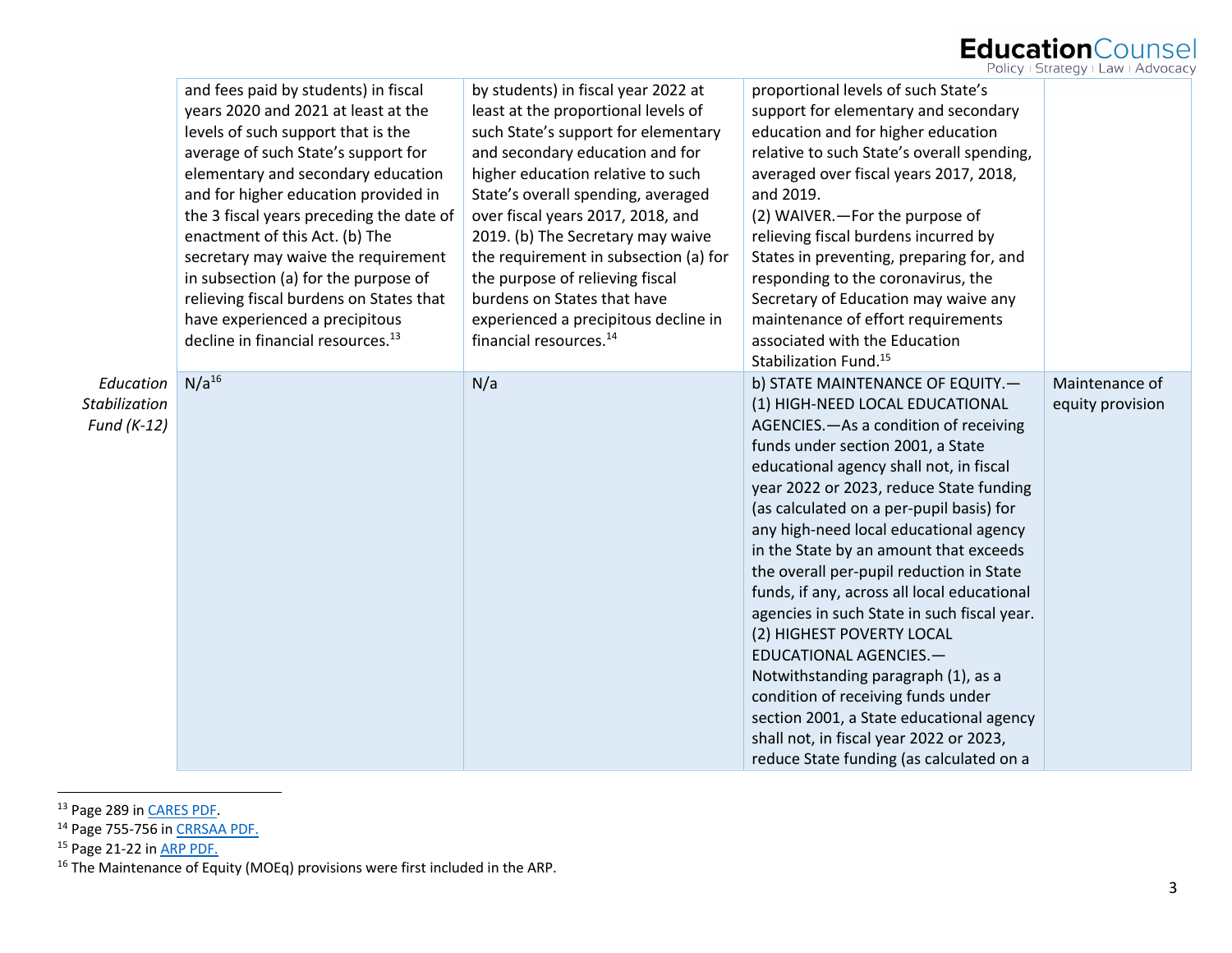# Education Counsel

| per-pupil basis) for any highest poverty    |  |
|---------------------------------------------|--|
| local educational agency below the level    |  |
| of funding (as calculated on a perpupil     |  |
| basis) provided to each such local          |  |
| educational agency in fiscal year 2019.     |  |
| (c) LOCAL EDUCATIONAL AGENCY                |  |
| MAINTENANCE OF EQUITY FOR HIGH-             |  |
| POVERTY SCHOOLS. - (1) IN GENERAL. -        |  |
| As a condition of receiving funds under     |  |
| section 2001, a local educational agency    |  |
| shall not, in fiscal year 2022 or 2023-     |  |
| (A) reduce per-pupil funding (from          |  |
| combined State and local funding) for       |  |
| any high-poverty school served by such      |  |
| local educational agency by an amount       |  |
| that exceeds- (i) the total reduction in    |  |
| local educational agency funding (from      |  |
| combined State and local funding) for all   |  |
| schools served by the local educational     |  |
| agency in such fiscal year (if any);        |  |
| divided by (ii) the number of children      |  |
| enrolled in all schools served by the local |  |
| educational agency in such fiscal year; or  |  |
| (B) reduce per-pupil, full-time equivalent  |  |
| staff in any high-poverty school by an      |  |
| amount that exceeds- (i) the total          |  |
| reduction in full-time equivalent staff in  |  |
| all schools served by such local            |  |
| educational agency in such fiscal year (if  |  |
| any); divided by (ii) the number of         |  |
| children enrolled in all schools served by  |  |
| the local educational agency in such        |  |
| fiscal year.                                |  |
| (2) EXCEPTION. - Paragraph (1) shall not    |  |
| apply to a local educational agency in      |  |
| fiscal year 2022 or 2023 that meets at      |  |
| least 1 of the following criteria in such   |  |
| fiscal year: (A) Such local educational     |  |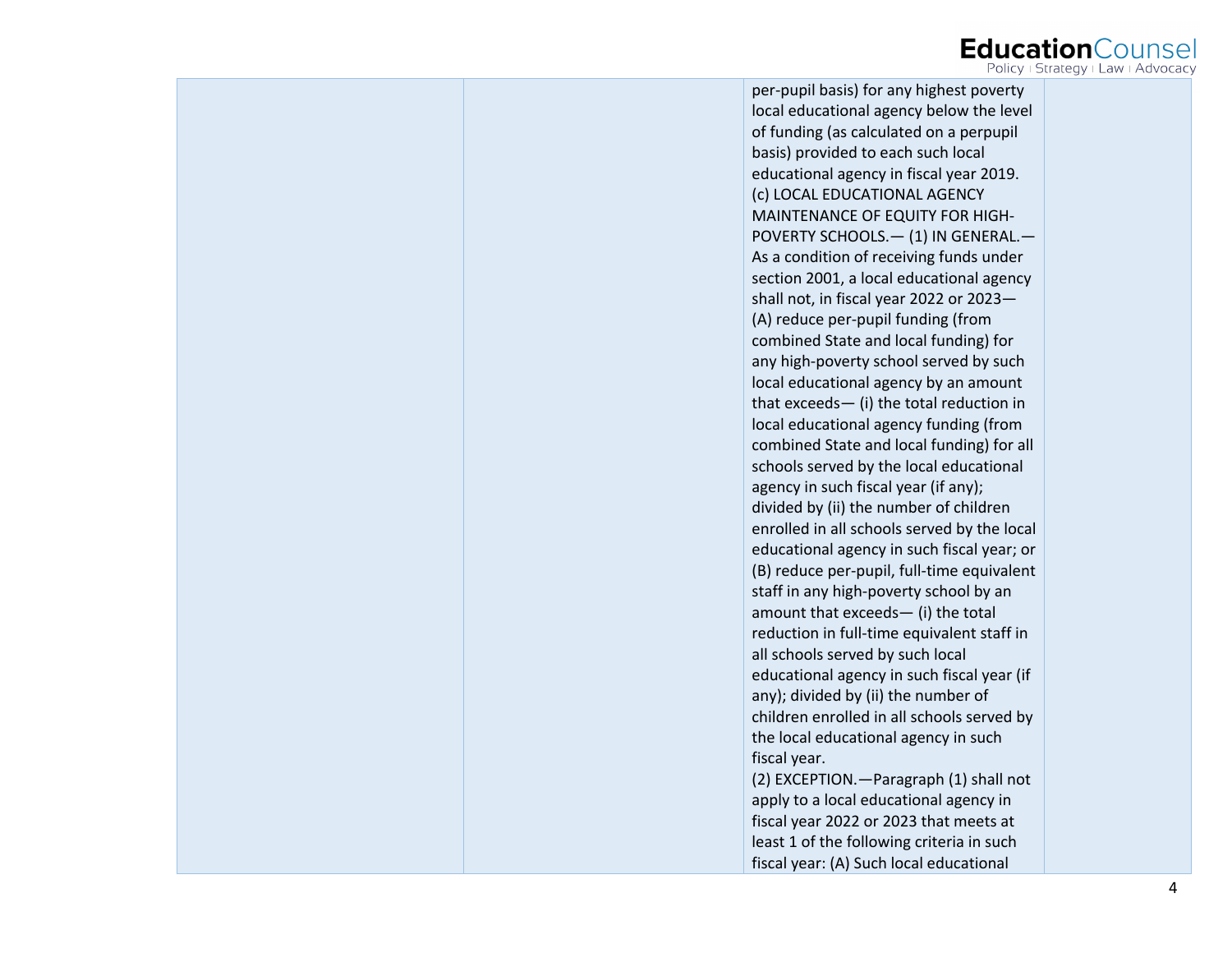### EducationCounsel

|  | Policy + Strategy + Law + Advocacy |  |  |
|--|------------------------------------|--|--|
|--|------------------------------------|--|--|

|                                                                 |                                                                                                                                                                                                                                                                                                                                                                                                                                                                                                                                                                                                                                                                                                 |            | agency has a total enrollment of less<br>than 1,000 students. (B) Such local<br>educational agency operates a single<br>school. (C) Such local educational agency<br>serves all students within each grade<br>span with a single school. (D) Such local<br>educational agency demonstrates an<br>exceptional or uncontrollable<br>circumstance, such as unpredictable<br>changes in student enrollment or a<br>precipitous decline in the financial<br>resources of such agency, as determined<br>by the Secretary of Education. <sup>17</sup> |                                                                                                                                                                                       |
|-----------------------------------------------------------------|-------------------------------------------------------------------------------------------------------------------------------------------------------------------------------------------------------------------------------------------------------------------------------------------------------------------------------------------------------------------------------------------------------------------------------------------------------------------------------------------------------------------------------------------------------------------------------------------------------------------------------------------------------------------------------------------------|------------|------------------------------------------------------------------------------------------------------------------------------------------------------------------------------------------------------------------------------------------------------------------------------------------------------------------------------------------------------------------------------------------------------------------------------------------------------------------------------------------------------------------------------------------------|---------------------------------------------------------------------------------------------------------------------------------------------------------------------------------------|
| Coronavirus<br><b>Relief Fund</b><br>(State and<br>Local Funds) | USE OF FUNDS. - A State, Tribal<br>government, and unit of local<br>government shall use the funds<br>provided under a payment made<br>under this section to cover only those<br>costs of the State, Tribal government,<br>or unit of local government that-"(1)<br>are necessary expenditures incurred<br>due to the public health emergency<br>with respect to the Coronavirus<br>Disease 2019 (COVID-19); "(2) were<br>not accounted for in the budget most<br>recently approved as of the date of<br>enactment of this section for the State<br>or government; and "(3) were<br>incurred during the period that begins<br>on March 1, 2020, and ends on<br>December 30, 2020. <sup>18</sup> | $N/a^{19}$ | N/a                                                                                                                                                                                                                                                                                                                                                                                                                                                                                                                                            | <b>Ensures states</b><br>don't use relief<br>funds to pay for<br>programs/services<br>that were already<br>budgeted for<br>(before<br>states/localities<br>received relief<br>funds). |
| Coronavirus                                                     | N/a                                                                                                                                                                                                                                                                                                                                                                                                                                                                                                                                                                                                                                                                                             | N/a        | (2) FURTHER RESTRICTION ON USE OF                                                                                                                                                                                                                                                                                                                                                                                                                                                                                                              | Bars the use of                                                                                                                                                                       |
| State and<br><b>Local Fiscal</b>                                |                                                                                                                                                                                                                                                                                                                                                                                                                                                                                                                                                                                                                                                                                                 |            | FUNDS. - (A) IN GENERAL. - A State or<br>territory shall not use the funds                                                                                                                                                                                                                                                                                                                                                                                                                                                                     | recovery funds to<br>offset tax cuts.                                                                                                                                                 |

<sup>&</sup>lt;sup>17</sup> Page 22 in ARP PDF.

<sup>&</sup>lt;sup>18</sup> Page 223 in <u>CARES PDF</u>.<br><sup>19</sup> No additional state/local funds were included in the CRRSAA, but the bill did extend the date that funds needed to be spent by on p. 964 of <u>CRRSAA PDF.</u>